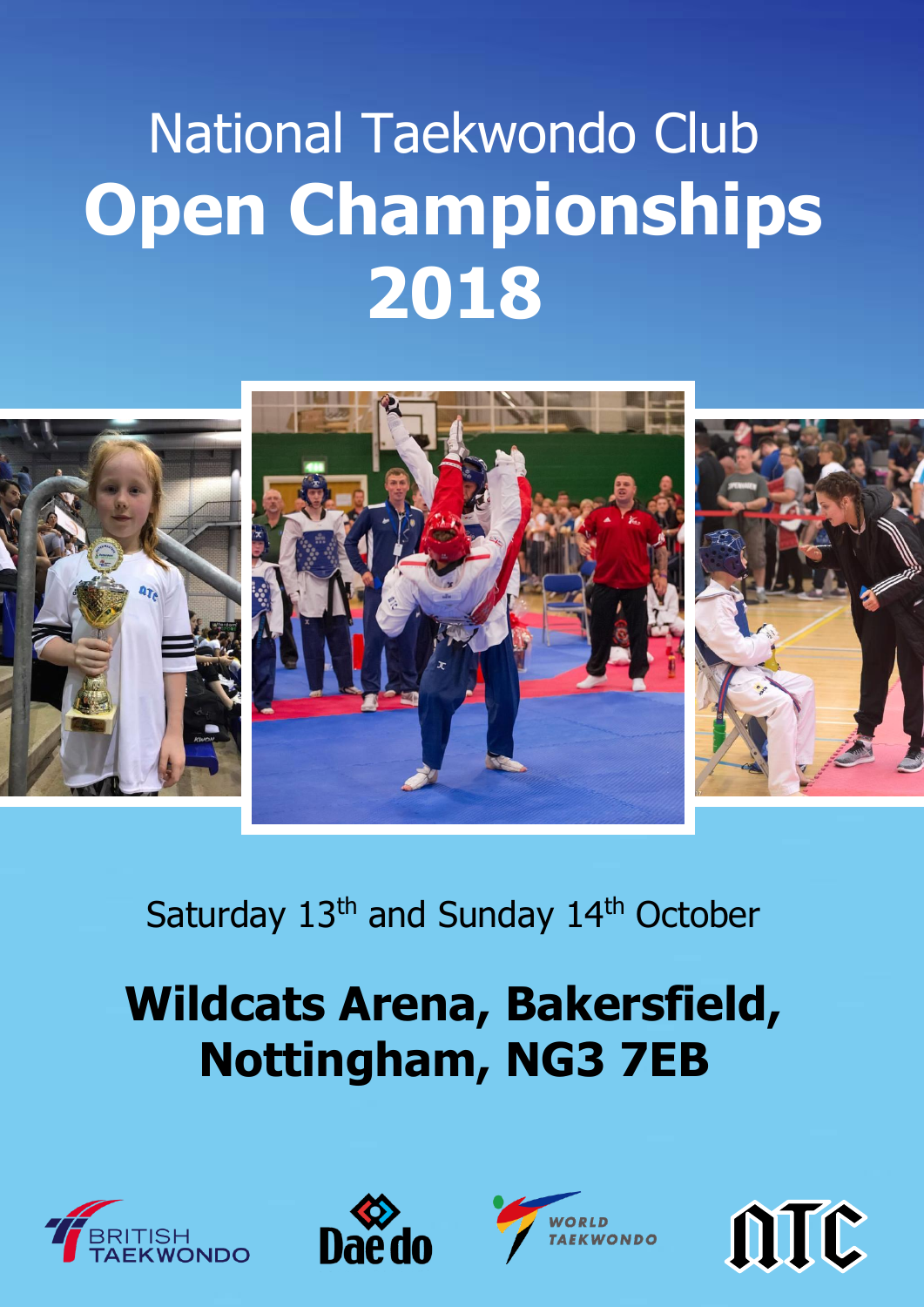

#### **Dear Instructor,**

The National Taekwondo Club would like to welcome you to this year's 2018 Kyorugi Open Championships.

NTC is pleased to host the first domestic championships that will reward the winner of certain weight divisions.

#### **An impressive cash prize of up to £250 will be issued to all A Class gold medallists of the following divisions:**



| Junior Female -44kg | £100 |
|---------------------|------|
| Junior Female -49kg | £100 |
| Junior Female -55kg | £100 |
| Junior Female -63kg | £100 |
| Junior Female +63kg | £100 |
| Senior Female -49kg | £250 |
| Senior Female -57kg | £250 |
| Senior Female -67kg | £250 |
| Senior Female +67kg | £250 |
| Junior Male -48kg   | £100 |
| Junior Male -55kg   | £100 |
| Junior Male -63kg   | £100 |
| Junior Male -73kg   | £100 |
| Junior Male +73kg   | £100 |
| Senior Male -58kg   | £250 |
| Senior Male -68kg   | £250 |
| Senior Male -80kg   | £250 |
| Senior Male +80kg   | £250 |
|                     |      |

#### **Facebook:** NTC - St Katherine's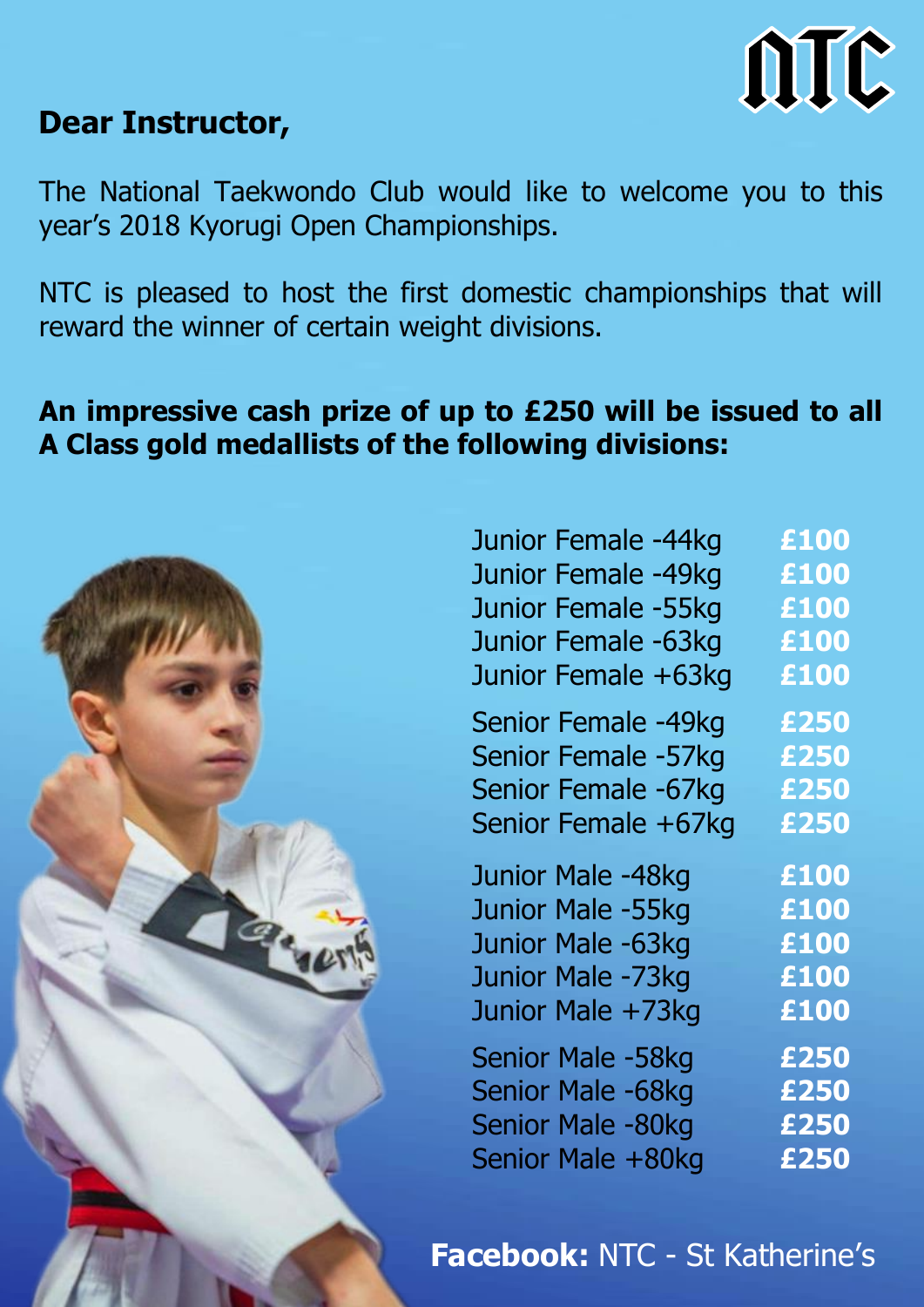

| <b>Date</b> | 13 <sup>th</sup> and 14 <sup>th</sup> October 2018 |
|-------------|----------------------------------------------------|
|             |                                                    |

**Venue** Wildcats Arena, Bakersfield, NG3 7EB

**Weigh-in** (at venue) Friday 12<sup>th</sup> October Saturday 13<sup>th</sup> October Sunday 14<sup>th</sup> October 18:30 – 20:30 07:30 – 08:30 17:00 – 18:00 07:30 – 08:30

**Event Start**  09:30 – both days

- **Rules**  WTF Rules apply
- **Fees** A Class Junior and Senior athletes - £45.00 All other athletes - £35.00 Spectators - £6.00 each (under 4 free)

**Closing Date**

Friday 14th September 2018 (No removal of athletes after this date)

Amendments to categories allowed until Friday 28<sup>th</sup> September.

#### **Facebook:** NTC – Somalia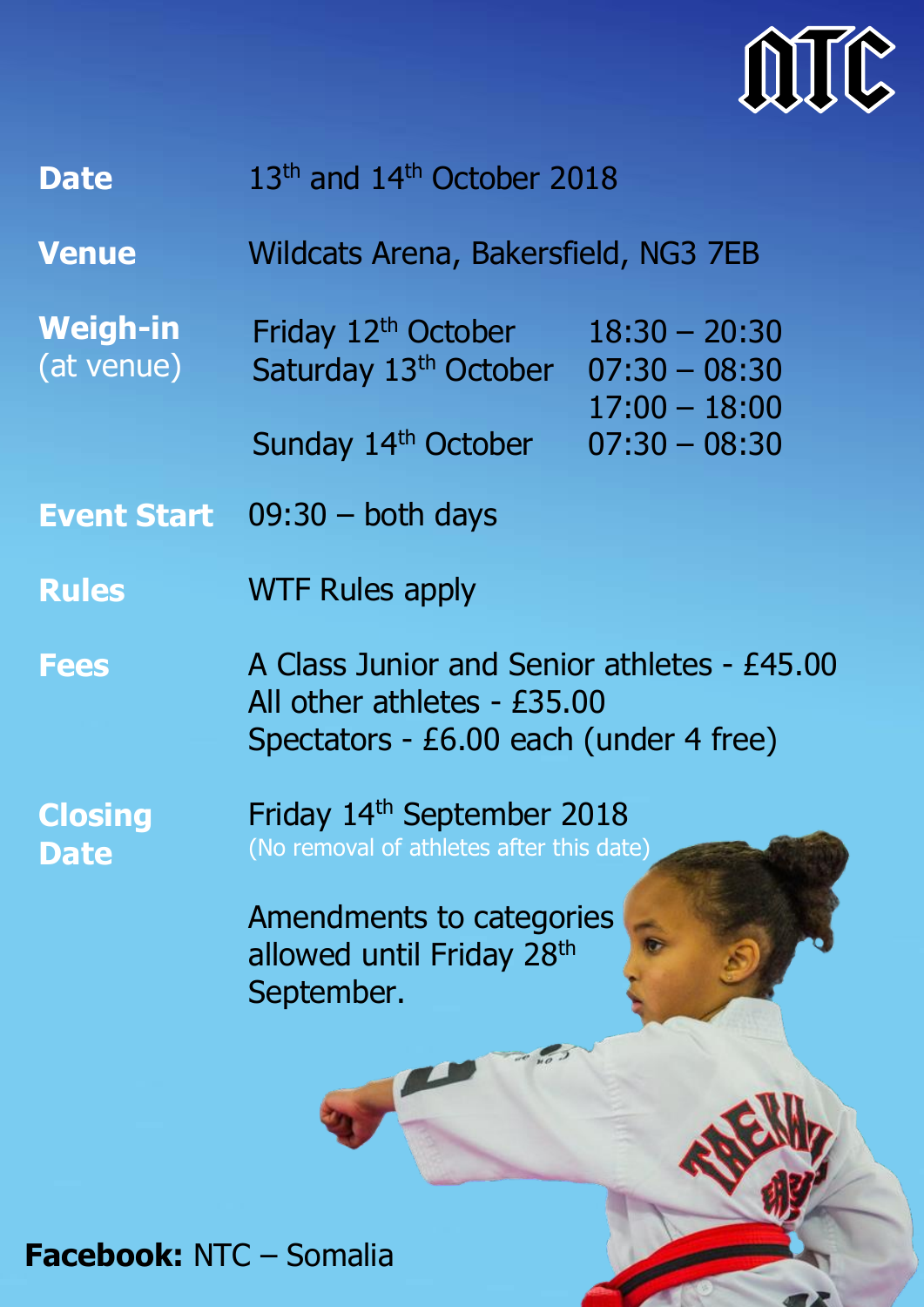

**Entry Fee** A Class Junior and Senior athletes - £45.00 All other athletes - £35.00 Spectators - £6.00 (under 4 free)

**Payment** Natwest bank – National Taekwondo Club Account number: 52165892 Sort code: 60-14-03

> IBAN: GB62NWBK60140352165892 BIC: NWBKGB2L

**Branch** 9 Church Street, Mansfield, NG18 1AF

> Please ensure that your payment reference includes your team name.

 Payment to be made 14 days after entry / no later than the closing date.

**Facebook:** NTC - Liverpool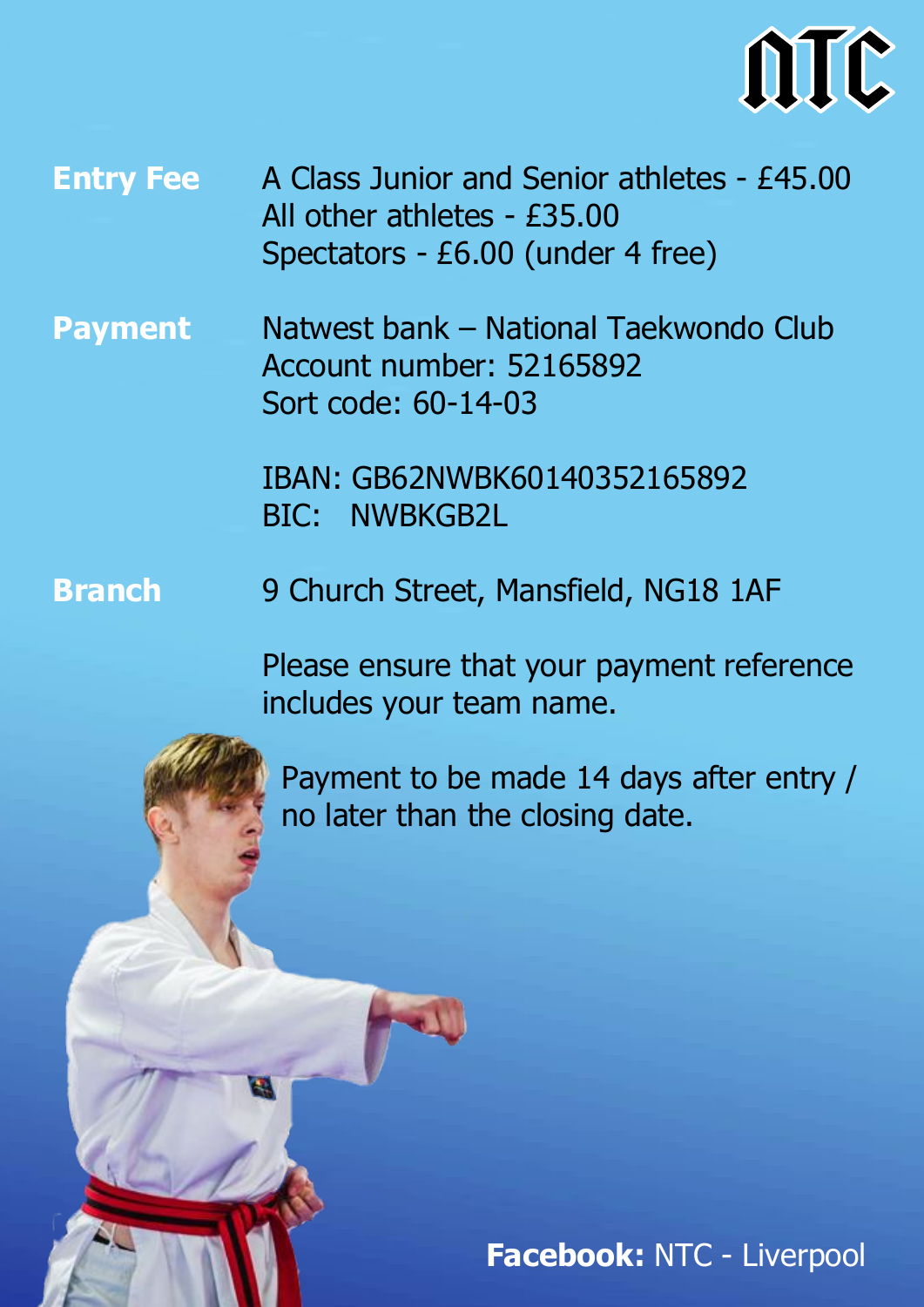

- **Insurance** All athletes and coaches must have a valid and up-to-date British Taekwondo membership and insurance or a valid licence / insurance associated to your country's NGB
- **Chief Ref** All officials to register with Master Rick Simpson in advance (Tel: 07977 065 357)
- **Protests** In the event of a protest, all complaints are to be directed to the Chief Referee within 10-minutes of the of the match with an attached protest fee of £50.00
- **Awards** 1<sup>st</sup>, 2<sup>nd</sup> and 3<sup>rd</sup> places 1<sup>st</sup>, 2<sup>nd</sup> and 3<sup>rd</sup> teams
	- Junior A Class winner £100 Senior A Class winner £250

**Scoring System** 

Standard electronic Scoring for **Peewees** 

Daedo PSS body and Head for all other categories

#### **Facebook:** NTC – Nottingham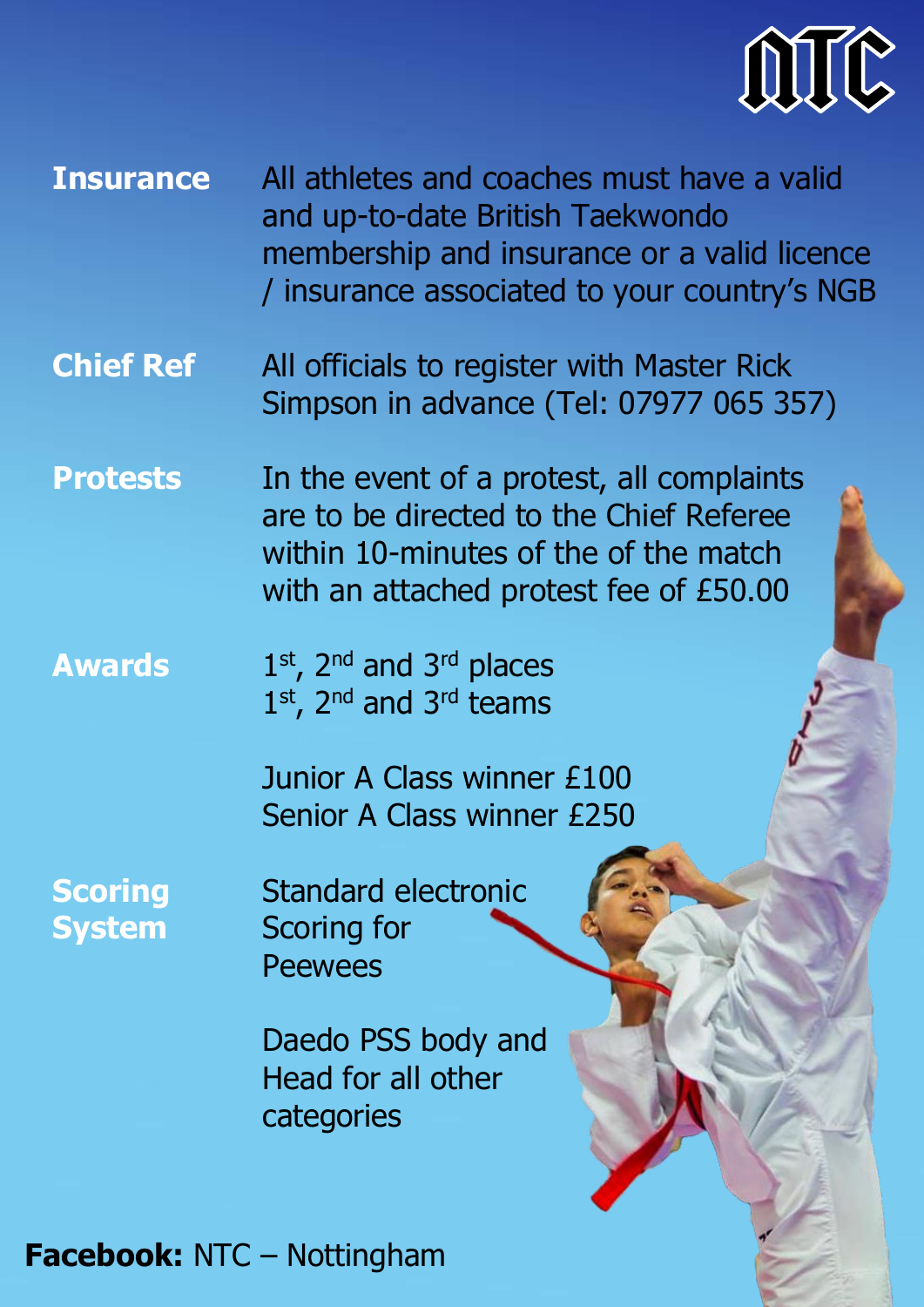

**Weight Divisions (kg)**

Peewee: 8 years & under (born 2010 & after) All grades: -18 -20 -22 -24 -26 26+

Children: 9-11 years (born 2007 – 2009) -26 -29 -32 -36 -40 -44 -48 48+

Cadet male: 12-14 years (born 2004 – 2006) -33 -37 -41 -45 -49 -53 -57 -61 -65 65+

Cadet female: 12-14 yrs (born 2004 – 2006) -29 -33 -37 -41 -44 -47 -51 -55 -59 59+

## **Weight changes**

**Please ensure that all entries are correct as any weight changes after the amendment date will incur a £10 charge**

**Facebook:** NTC - Coventry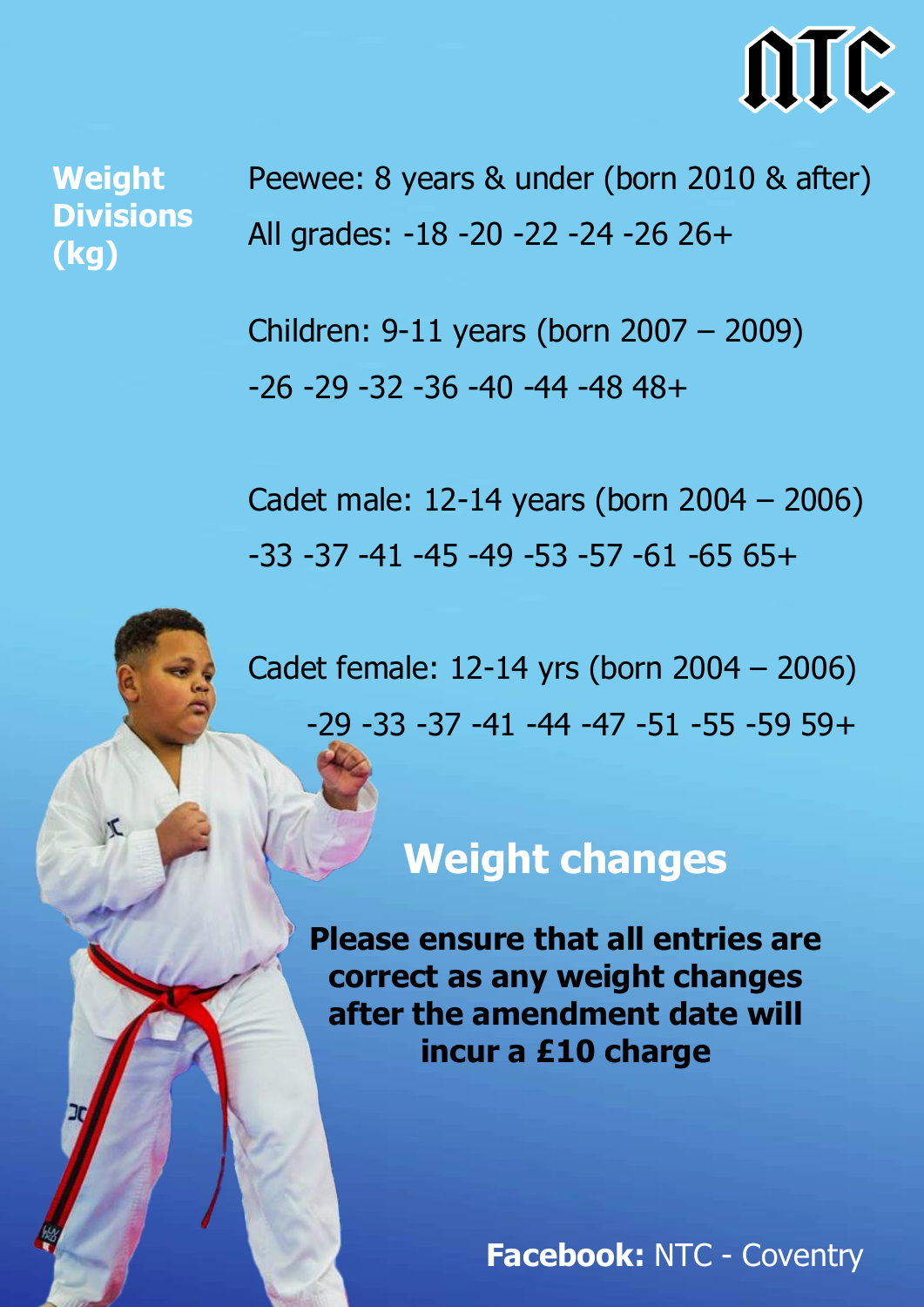

**Weight Divisions (kg)**

Junior: 15-17 years (born 2001 – 2003) Female Olympic Weight: -44 -49 -55 -63 63+ Male Olypmic Weight: -48 -55 -63 -73 73+

Senior: born 2001 or before

Female Olympic Weight: -49 -57 -67 67+ Male Olypmic Weight: -58 -68 -80 80+

Veterans (born 1983 or before) Female: -49 -57 -67 67+ Male: -58 -68 -80 80+

#### **Please note**

**Any categories with 3 or less athletes may be combined**

**Facebook:** NTC – OMAC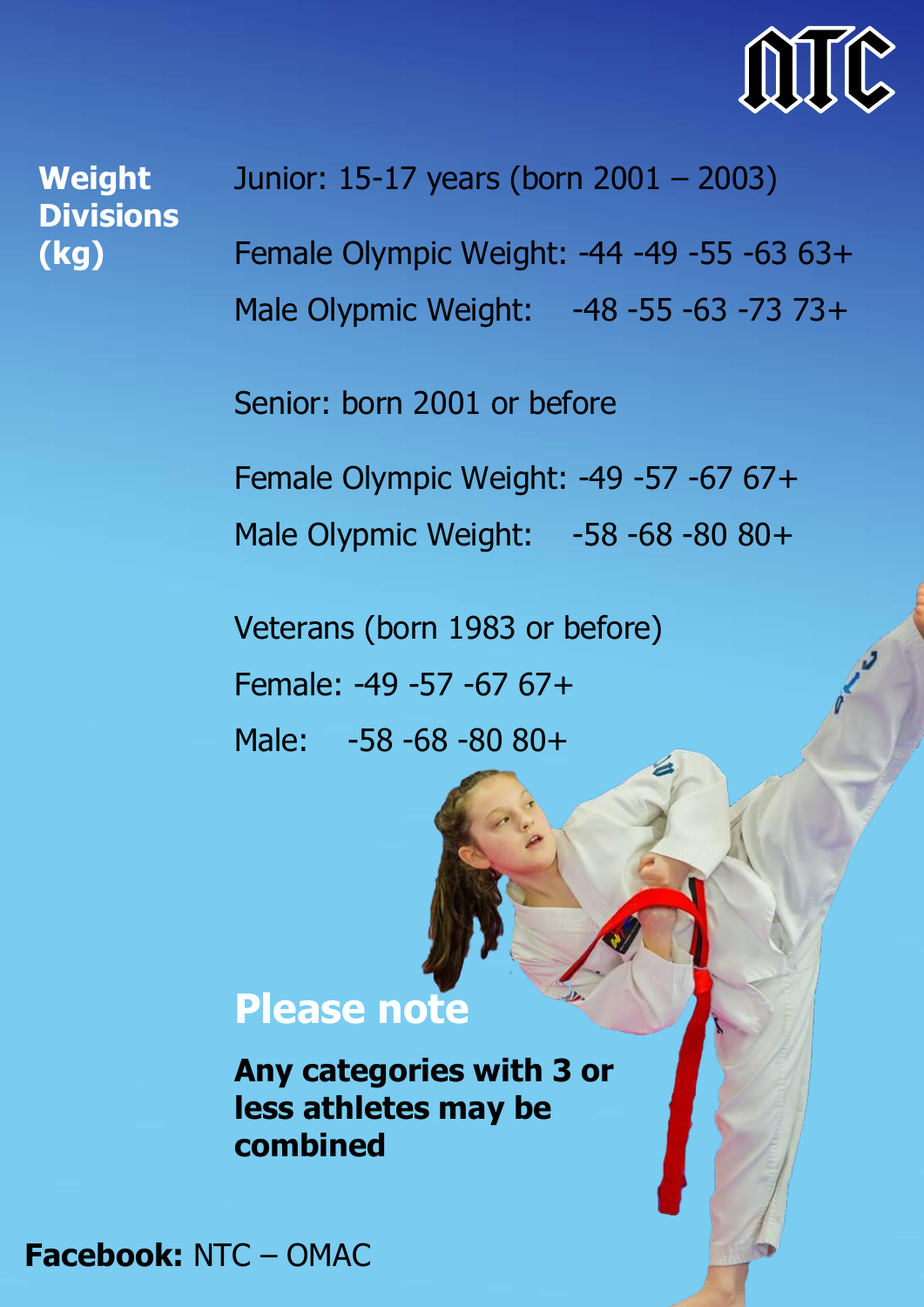# ATC

## **Saturday athletes**

Junior female -63 +63 Junior male -48 -55 -63

Senior female -49 -67 Senior male -80 +80

All peewees and all children



## **Sunday athletes**

Junior female -44 -49 -55 Junior male -73 +73

Senior female -67 +67 Senior male -58 -68

All cadets

All veterans

## **Grade split**

Peewees – All grades Veterans – All grades

Childrens / Cadets / Junior / Senior – A and B Class

A Class  $-2^{nd}$  Kup and above B Class –  $9^{th}$  Kup –  $3^{rd}$  Kup

**Facebook:** NTC – Chilwell